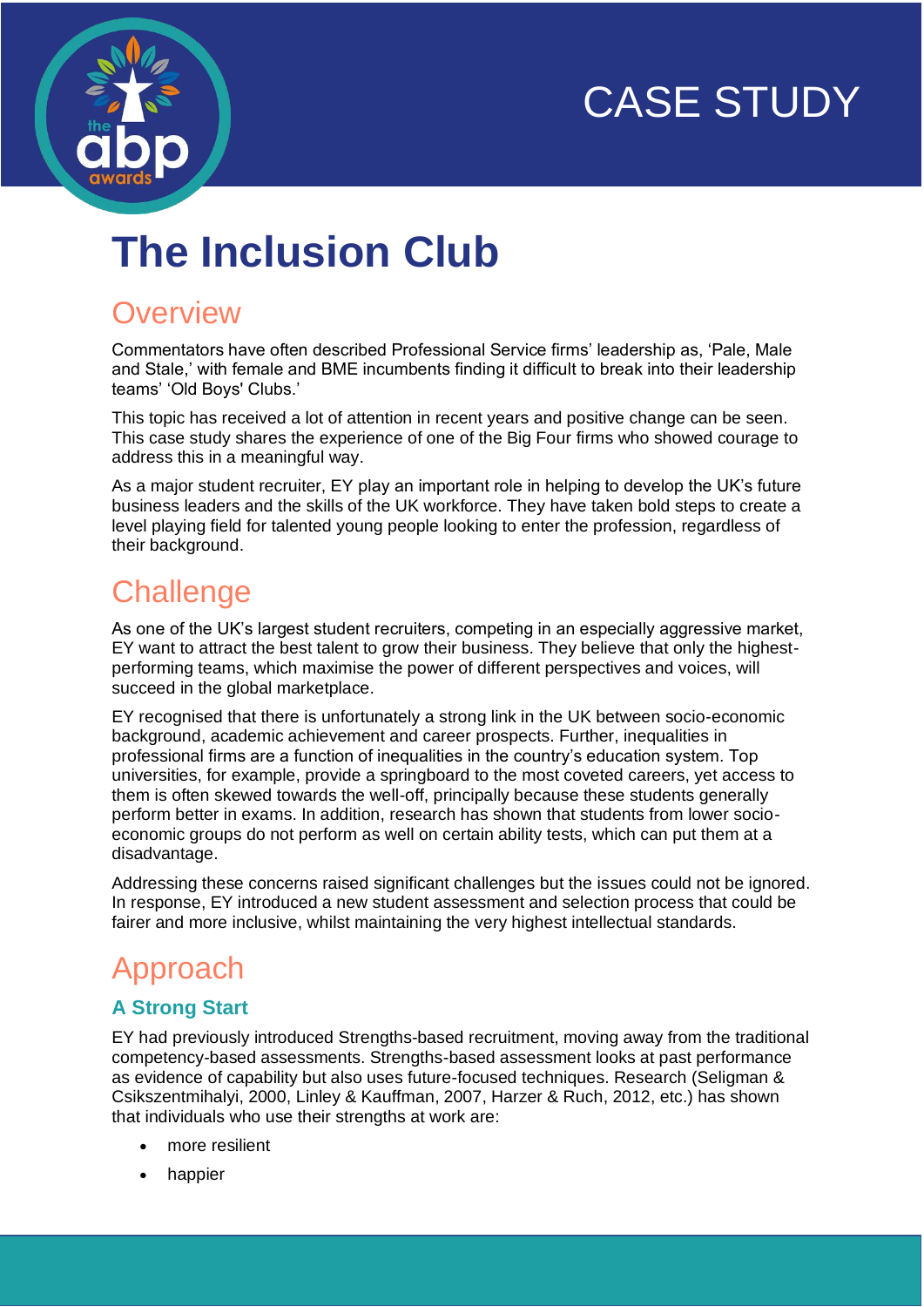



- have higher levels of self-esteem
- are more likely to stay in role
- perform at a higher level; and
- achieve their goals with less stress

Following the successful validation of the Strengths assessment process, EY conducted a detailed review of their recruitment process to see what else they could do.

#### **Cause for Concern**

An early-stage hurdle, which applied to most graduate recruitment programmes in the UK, was reference to UCAS points. The Universities and Colleges Admissions Service in the UK (UCAS) uses points to measure the relative value of all post-16 qualifications in the UK, with points assigning a numerical score to the possible grades that can be achieved in each type of qualification. Selection based on these criteria was becoming increasingly incongruent with the social mobility agenda, and links between career success and UCAS points remained unclear (Kirkup, et al., 2008).

EY's review considered the impact of the academic screening criteria they had set at the time, i.e. 300 UCAS points, and 2:1 degree. They recognised that:

- There was a lack of evidence that academic performance was predictive of subsequent on-the-job performance
- Inclusive progress would be hampered by applying strict academic criteria, as there was a strong link between socio-economic background, academic achievement, and future career prospects
- Academic screening had inherent anomalies and inconsistencies; for example, a candidate with a 2.2 in Mechanical Engineering from a highly academic university may be excluded from applying whilst a candidate with 2.1 from a less demanding degree programme at a less academic University could be eligible
- Experienced professional hires, joining EY later in their careers, could have successful careers even though they would not have been eligible to join the student programmes due to academic screening requirements

#### **Change for the Better**

As a result, EY made three bold changes to their recruitment process.

- EY removed their academic 300 UCAS points, and 2:1 degree screening criteria
- They stopped asking candidates about their prior work experience or positions of responsibility held on their application form
- They began operating a 'CV blind' recruitment process so Interviewers and Assessors would not have access to a candidate's application form as part of the recruitment process

In order to do this, a re-design of the process was required to ensure it was robust enough to identify the best and most appropriate talent for the business whilst maintaining a level playing field for candidates to be assessed.

#### **The New Process**

The process was underpinned by the Strengths-based recruitment methodology. This approach helped support students with less access to work experience and careers guidance by focusing on potential rather than experience.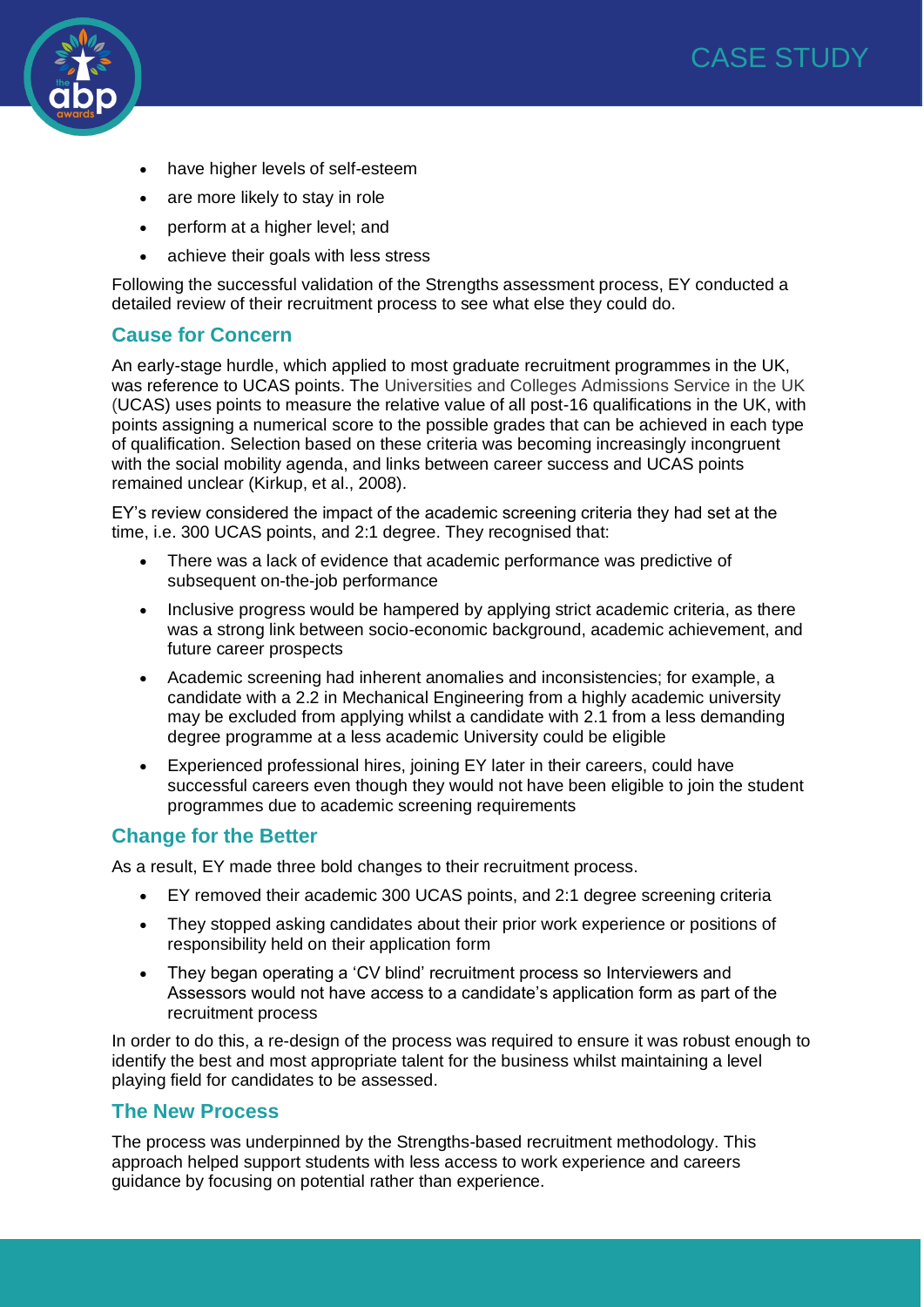

A multi-assessment approach was also adopted which combined a range of tests (strengths, technology mindset, numerical and verbal reasoning) that candidates completed in one go rather than in separate assessments. The test scores were then combined into one single talent score, meaning a fairer method of scoring, enabling candidates to demonstrate their capability across a broader set of criteria.

The new assessment process incorporated significant changes:

- Candidates were no longer required to have a minimum academic requirement to make an application
- Candidates were no longer required to submit a CV or covering letter as part of their application; they provided their contact details and completed an 'equal opportunities' form
- Prior work experience and/or positions of responsibility no longer formed part of the screening criteria
- All candidates were given coaching prior to their first interview to provide all students with an equal opportunity to succeed
- A 'CV blind' interview process; details of a candidate's application were only visible to the EY Student Recruitment team, not the Interviewers

This created an assessment process that EY felt was free from discrimination, allowing candidates to perform to the best of their ability, creating opportunities for many students who in previous years may have been rejected due to arbitrary screening criteria.

### **Outcome**

EY continue to value students' academic achievements and maintain high intellectual standards. However, they feel that changes to the process levelled the playing field, allowing all candidates the chance to apply, and significantly supported their commitment to Diversity and inclusiveness addressing the social mobility challenge.

Moving to an upfront multi-assessment approach enabled the business to consider an additional c.15,000 candidates at the initial screening stage, rather than rejecting candidates in a sequential, singular model.

When analysing their intake in the following year, they found the diversity improved:

- 45% female
- 30% black and minority ethnic (BME)
- 60% state school educated
- 37% first generation to go to university
- 9% eligible for free school meals

Upon further analysis it was revealed that 18.3% of graduates who joined the firm, and 18.5% of school leavers, would have previously been ineligible to apply due to minimum grade requirements. In addition to the above hiring statistics, the below key milestones were achieved:

- No Adverse Impact was identified throughout the process for any demographic group
- All assessment stages positively correlated, thus predicting success at later stages of the process
- Process efficiencies reduced time-to-offer by 35%